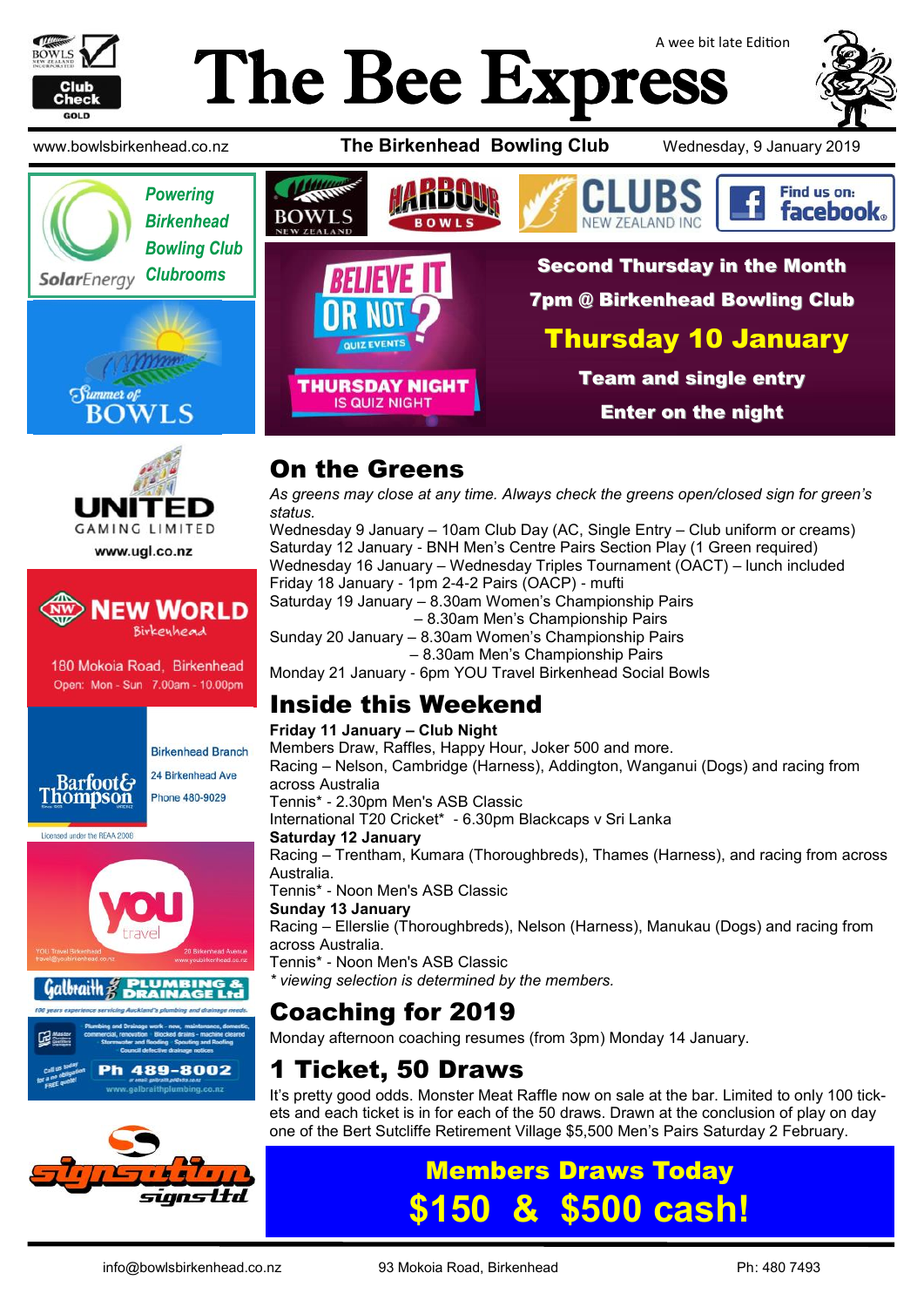www.bowlsbirkenhead.co.nz **The Birkenhead Bowling Club** Wednesday, 9 January 2019



**Birkenhead Licensing Trust** Investing in our community





**High Quality Durable** Whiteboards **Noticeboards Educational Furniture** Over 25 years New Zealand made

**88 Hill Bar William Beare** 

> n@carnetmill.com e Ph 09 441 7447 field 0620



www.e-move.co.nz



**ASBESTOS MANAGEMENT PLANS** 



#### BIRKENHEAD

Recreation Drive PH: 418 2424 Proudly Supporting Bowls Birkenhead www.birkenheadrsa.com

#### Handicap Singles Schedule

Round Two result to be lodged on or before Thursday 17 January. Round Three result to be lodged on or before Thursday 14 February.

#### Singles & Pairs

Yesterday saw the Summerset National Open Championships 2019 Singles and Pairs come to their conclusion on the greens at Carlton Cornwall with four outstanding finals. It all started back on Wednesday 2 January as bowlers took to the greens around Auck-

land. Birkenhead hosted section play of the men's singles followed by the women's Pairs. Entries from Birkenhead members were down on previous nationals held in Auckland, if it was due to the fact that the fours are to be played in March only time will tell. Those members making it to post section play were Stacy Munro, Brian Wilson, Jimmy Heath, Daymond Pierson and Adele Ineson.

Both Wilson and Munro reached the Men's Singles post section with Wilson going down to Howick's Neil Fisher (20-21). While Munro, a third year bowler, drew fourteen national titles holder Gary Lawson (Eastbourne). A gallant start by Munro up 6-2

out with his head held high. Men's Pairs saw Pierson and Heath first up against Dennis Duncan, Anthony Ouelett (Tauranga South) a good win (23-5) by Pierson and Heath and into the next round. The next round the game plan came

unstuck going down to Browns Bay's Adam Haywood, Brent Turner (13-24).

Adele Ineson was our only lady to make post section in the Women's Pairs. Partnered up with Takapuna's Robyne Walker. They qualified with four straight wins in section play. Post section first up against the composite team of Kristin Stampa, Rhonda Adams and it all came down to the last end with



Birkenhead's Stacy Munro and fourteen times national tile holder Gary Lawson at the conclusion of their post section men's singles game.

but Lawson's vast experience and bowling prowess came through and saw Munro bow



Takapuna's Robyne Walker and Birkenhead's Adele Ineson, shot selection on the last end of their first post section women's pairs

Ineson and Walker snatching the win (14-12). Second game was a different story with the ladies dropping out of the completion with a loss (5-19) to Lindsay Nichols, Elaine McClintock (composite).



**Birkenhead Bowling Club The Good Home Birkenhead Pairs** February 16-17 2019

endorsed by Bouds New Zealand as part of the Summer of Bouds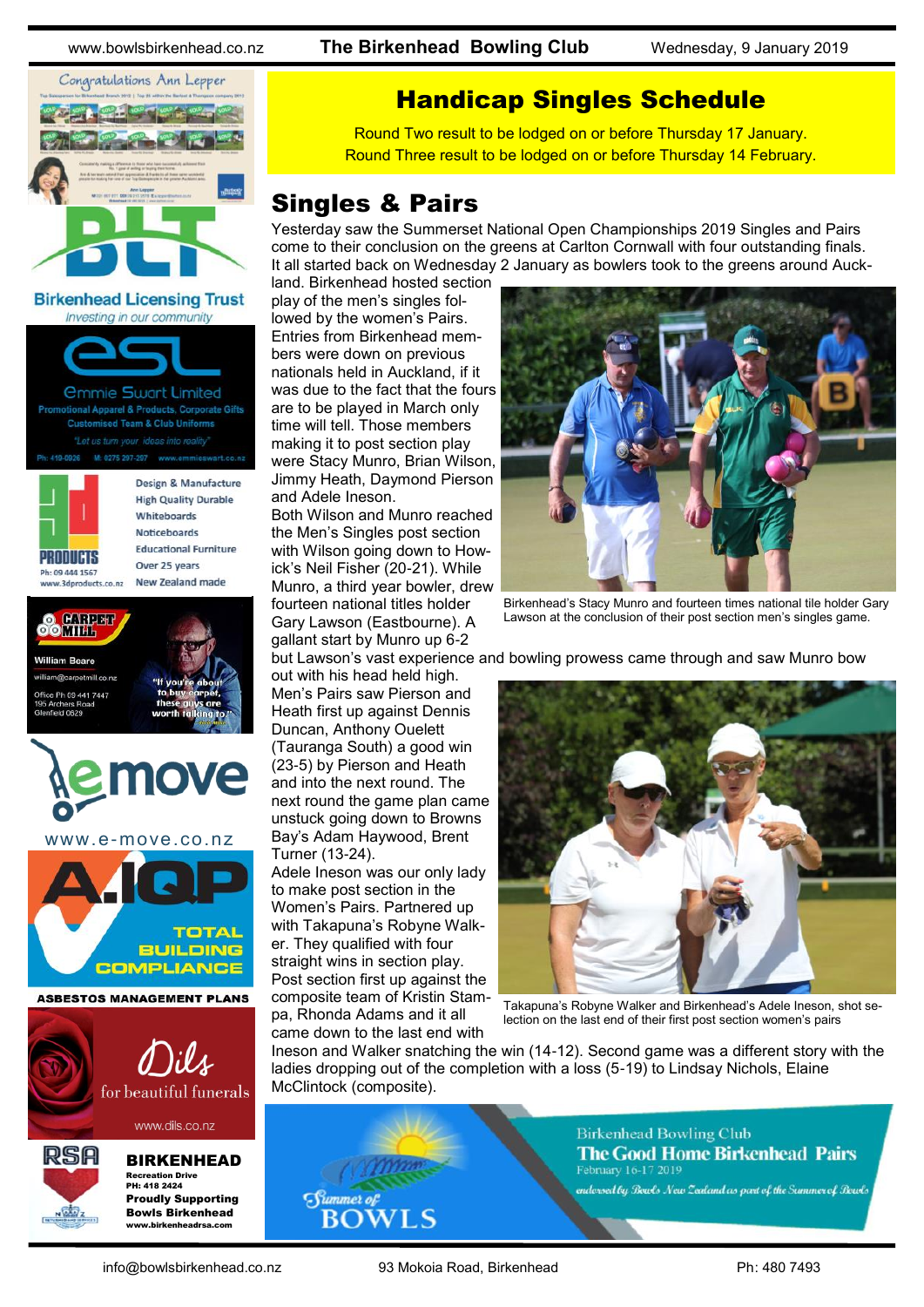www.bowlsbirkenhead.co.nz **The Birkenhead Bowling Club** Wednesday, 9 January 2019





# Championship Pairs

Entries close 5pm Thursday 17 January

## \$2,500 Could Increase

While many of the top bowlers are out chasing the big money in tournaments across the Auckland region. The astute bowler will be at Birkenhead this Easter. Two days of competitive, yet social, any combination triples (OACT). Included in the entry is morning tea and buffet lunch both days, to the high standard that Birkenhead is known for, along with a sausage sizzle after play on the Friday.

The tournament is currently limited to 16 teams with a guaranteed \$1,000 first prize and total prize pool \$2,500. If there is sufficient interest to take more than 16 teams the prize pool will increase.

Enter as per the details below or put your team on the white board in the Club.

# **Birkenhead Easter Triples (OACT)**  $$1,000*$  first prize  $$2,500*$  prize pool Friday 19 & Saturday 20 April **Morning Tea & Lunch each day Sausage sizzle Friday** \$120 per team

Entry phone / text 027 6661618 ้ or Email secretary@bowlsbirkenhead.co.nz

\* Guaranteed minimum first place and prize pool

**Easter Triples Partner:** 



Auckland 195 Archers Road Glenfield Ph: 09 441 7447

**Opening Hours** Monday - Friday: 8am - 5pm Saturdays: 9am - 3pm

Licensed under the REAA 2008